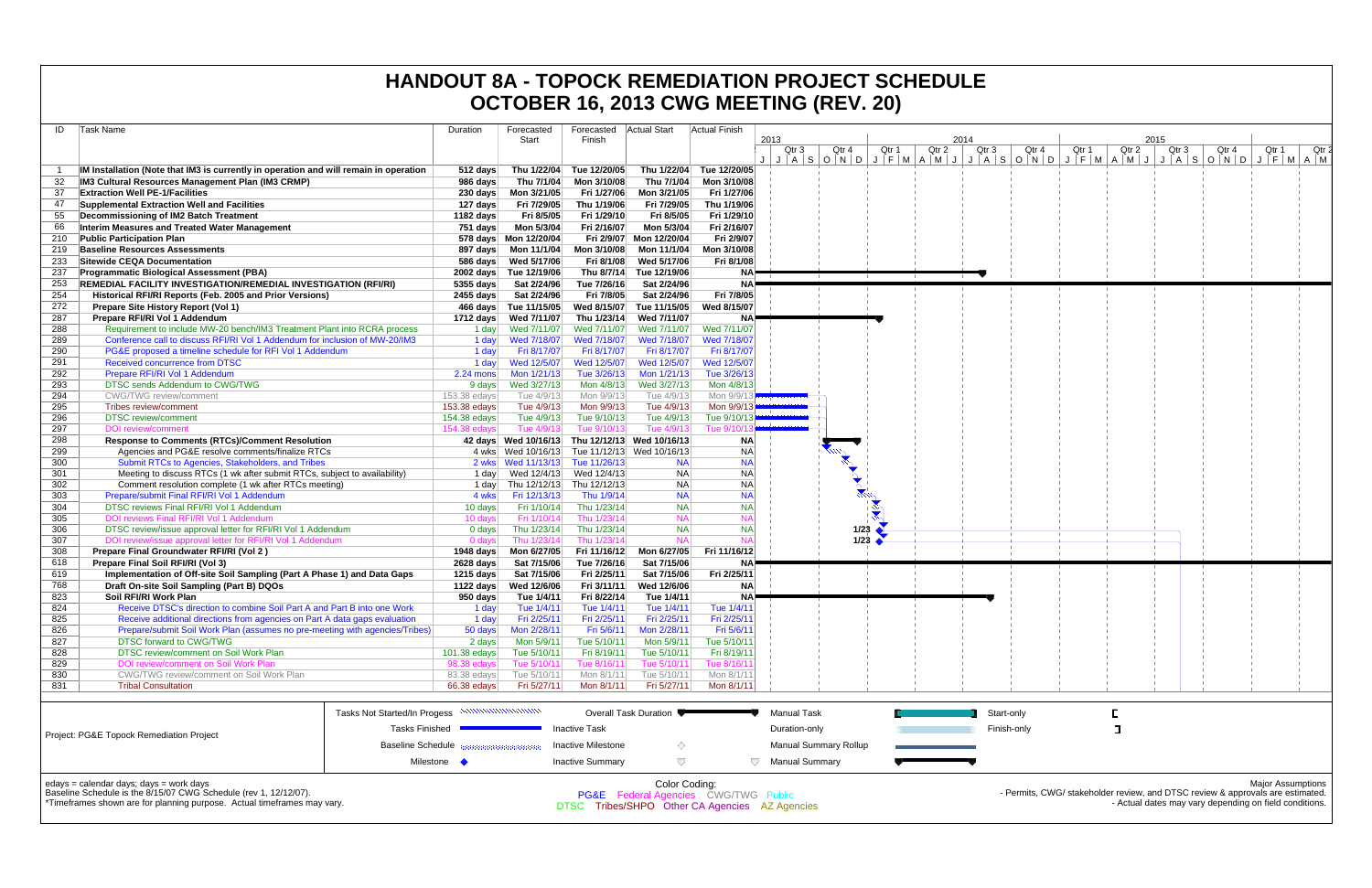| Task Name<br>ID |                                                                                                                                     |                              | Duration                  | Forecasted                                   | Forecasted<br>Finish       | <b>Actual Start</b>        | Actual Finish                                               | 2013                  |                              |       |          | 2014 |                  |       |       |       | 2015  |                                                                                                                                               |                          |       |
|-----------------|-------------------------------------------------------------------------------------------------------------------------------------|------------------------------|---------------------------|----------------------------------------------|----------------------------|----------------------------|-------------------------------------------------------------|-----------------------|------------------------------|-------|----------|------|------------------|-------|-------|-------|-------|-----------------------------------------------------------------------------------------------------------------------------------------------|--------------------------|-------|
|                 |                                                                                                                                     |                              |                           | Start                                        |                            |                            |                                                             | Qtr 3                 | Qtr 4                        | Qtr 1 | Qtr 2    |      | Qtr <sub>3</sub> | Qtr 4 | Qtr 1 | Qtr 2 | Qtr 3 | Qtr 4                                                                                                                                         | Qtr 1                    | Qtr 2 |
| 832             | <b>SHPO Consultation</b>                                                                                                            |                              | 66.38 edays               | Fri 5/27/11                                  | Mon 8/1/11                 | Fri 5/27/11                | Mon 8/1/11                                                  |                       |                              |       |          |      |                  |       |       |       |       | J   J   A   S   O   N   D   J   F   M   A   M   J   J   A   S   O   N   D   J   F   M   A   M   J   J   A   S   O   N   D   J   F   M   A   M |                          |       |
| 833             | FMIT comment on DTSC's/DOI's comments                                                                                               |                              | 0 days                    | Fri 9/9/11                                   | Fri 9/9/11                 | Fri 9/9/11                 | Fri 9/9/11                                                  |                       |                              |       |          |      |                  |       |       |       |       |                                                                                                                                               |                          |       |
| 834             | FMIT, Hualapai, DTSC and DOI discuss FMIT's comments on Agencies'                                                                   |                              | 1 day                     | Thu 9/15/11                                  | Thu 9/15/11                | Thu 9/15/11                | Thu 9/15/11                                                 |                       |                              |       |          |      |                  |       |       |       |       |                                                                                                                                               |                          |       |
| 835             | DTSC respond to FMIT's comment on DTSC's comments                                                                                   |                              | 1 day                     | Thu 10/6/11                                  | Thu 10/6/11                | Thu 10/6/11                | Thu 10/6/11                                                 |                       |                              |       |          |      |                  |       |       |       |       |                                                                                                                                               |                          |       |
| 836             | DOI respond to FMIT's comment on DOI's comments                                                                                     |                              | 1 day                     | Thu 10/6/11                                  | Thu 10/6/11                | Thu 10/6/11                | Thu 10/6/1                                                  |                       |                              |       |          |      |                  |       |       |       |       |                                                                                                                                               |                          |       |
| 837             | DTSC provides additional direction to PGE                                                                                           |                              | 1 day                     | Fri 10/7/11                                  | Fri 10/7/11                | Fri 10/7/11                | Fri 10/7/11                                                 |                       |                              |       |          |      |                  |       |       |       |       |                                                                                                                                               |                          |       |
| 838             | DOI provides additional direction to PG&E                                                                                           |                              | 1 dav                     | Fri 10/7/11                                  | Fri 10/7/11                | Fri 10/7/11                | Fri 10/7/1                                                  |                       |                              |       |          |      |                  |       |       |       |       |                                                                                                                                               |                          |       |
| 839             | Comment resolution                                                                                                                  |                              | 42.2 wks                  | Mon 8/22/11                                  | Fri 6/15/12                | Mon 8/22/11                | Fri 6/15/12                                                 |                       |                              |       |          |      |                  |       |       |       |       |                                                                                                                                               |                          |       |
| 840             | Draft response to comments to Tribes                                                                                                |                              |                           | 1 day Wed 12/14/11 Wed 12/14/11 Wed 12/14/11 |                            |                            | Wed 12/14/1                                                 |                       |                              |       |          |      |                  |       |       |       |       |                                                                                                                                               |                          |       |
| 841             | Sitewalk to review soil sample locations                                                                                            |                              | 1 day                     | Thu 12/15/11                                 | Thu 12/15/11               | Thu 12/15/11               | Thu 12/15/11                                                |                       |                              |       |          |      |                  |       |       |       |       |                                                                                                                                               |                          |       |
| 842             | Final response to comments (RTCs) to CWG/TWG/Agencies/Tribes                                                                        |                              | 0 days                    | Fri 5/11/12                                  | Fri 5/11/12                | Fri 5/11/12                | Fri 5/11/12                                                 |                       |                              |       |          |      |                  |       |       |       |       |                                                                                                                                               |                          |       |
| 843<br>844      | Meeting to discuss RTCs (after 2weeks review of RTCs by CWG/TWG/Tribes)<br><b>PG&amp;E submits Revised Work Plan including RTCs</b> |                              | 0 days<br><b>16.4 wks</b> | Fri 6/15/12<br>Fri 5/11/12                   | Fri 6/15/12<br>Wed 9/5/12  | Fri 6/15/12<br>Fri 5/11/12 | Fri 6/15/12<br>Wed 9/5/12                                   |                       |                              |       |          |      |                  |       |       |       |       |                                                                                                                                               |                          |       |
| 845             | <b>DTSC forward to CWG/TWG</b>                                                                                                      |                              | 0 days                    | Mon 9/17/12                                  | Mon 9/17/12                | Mon 9/17/12                | Mon 9/17/12                                                 |                       |                              |       |          |      |                  |       |       |       |       |                                                                                                                                               |                          |       |
| 846             | DOI, DTSC, and Tribes met to discuss Soil RTC process                                                                               |                              | 1 day                     |                                              | Tue 10/16/12 Tue 10/16/12  |                            | Tue 10/16/12 Tue 10/16/12                                   |                       |                              |       |          |      |                  |       |       |       |       |                                                                                                                                               |                          |       |
| 847             | DTSC reviews/comments on Revised Work Plan                                                                                          |                              | 24 days                   | Tue 9/18/12                                  | Fri 10/19/12               | Tue 9/18/12                | Fri 10/19/12                                                |                       |                              |       |          |      |                  |       |       |       |       |                                                                                                                                               |                          |       |
| 848             | PG&E submits Final Work Plan (clean and redline versions)                                                                           |                              | 0 days                    | Mon 1/14/13                                  | Mon 1/14/13                | Mon 1/14/13                | Mon 1/14/13                                                 |                       |                              |       |          |      |                  |       |       |       |       |                                                                                                                                               |                          |       |
| 849             | Monitoring of Historical/Archaeological Sites in Soil EIR Project Area                                                              |                              | 5 days                    | Mon 9/30/13                                  | Fri 10/4/13                | Mon 9/30/13                | Fri 10/4/13                                                 |                       |                              |       |          |      |                  |       |       |       |       |                                                                                                                                               |                          |       |
| 850             | <b>Prepare/submit Final Monitoring Report</b>                                                                                       |                              | 60.38 edays               | Fri 10/4/13                                  | Tue 12/3/13                | Fri 10/4/13                | <b>NA</b>                                                   |                       | <b>Rumme</b>                 |       |          |      |                  |       |       |       |       |                                                                                                                                               |                          |       |
| 851             | <b>State CEQA evaluation</b>                                                                                                        |                              |                           |                                              |                            | Fri 8/22/14 Mon 11/12/12   |                                                             |                       |                              |       |          |      |                  |       |       |       |       |                                                                                                                                               |                          |       |
| 852             | <b>Prepare Notice of Preparation</b>                                                                                                |                              |                           |                                              |                            |                            | 13 days Mon 11/12/12 Wed 11/28/12 Mon 11/12/12 Wed 11/28/12 |                       |                              |       |          |      |                  |       |       |       |       |                                                                                                                                               |                          |       |
| 860             | <b>NOP Public Review</b>                                                                                                            |                              |                           |                                              |                            | Mon 1/14/13 Wed 11/28/12   | Mon 1/14/13                                                 |                       |                              |       |          |      |                  |       |       |       |       |                                                                                                                                               |                          |       |
| 863             | <b>Prepare Draft EIR</b>                                                                                                            |                              | 326 days                  | <b>Mon 1/7/13</b>                            | <b>Mon 4/7/14</b>          | <b>Mon 1/7/13</b>          |                                                             |                       |                              |       |          |      |                  |       |       |       |       |                                                                                                                                               |                          |       |
| 864             | Prepared scoping report                                                                                                             |                              | 83 days                   | Mon 1/7/13                                   | Wed 5/1/13                 | Mon 1/7/13                 | Wed 5/1/13                                                  |                       |                              |       |          |      |                  |       |       |       |       |                                                                                                                                               |                          |       |
| 865             | <b>Solicitation for Tribal Input</b>                                                                                                |                              | 30 days                   | Tue 3/5/13                                   | Mon 4/15/13                | Tue 3/5/13                 | Mon 4/15/13                                                 |                       |                              |       |          |      |                  |       |       |       |       |                                                                                                                                               |                          |       |
| 866             | Tribal Input on Landuse and Key View                                                                                                |                              | 127 days                  |                                              | Fri 5/3/13 Mon 10/28/13    | Fri 5/3/13                 | NAl                                                         |                       |                              |       |          |      |                  |       |       |       |       |                                                                                                                                               |                          |       |
| 867             | <b>Defining Project Area</b>                                                                                                        |                              | 63 days                   | Tue 2/26/13                                  | Thu 5/23/13                | Tue 2/26/13                | Thu 5/23/13                                                 |                       |                              |       |          |      |                  |       |       |       |       |                                                                                                                                               |                          |       |
| 868             | <b>Data Gap Evaluation</b>                                                                                                          |                              | 173 days                  | Fri 3/1/13                                   | Tue 10/29/13               | Fri 3/1/13                 | <b>NAK</b>                                                  |                       |                              |       |          |      |                  |       |       |       |       |                                                                                                                                               |                          |       |
| 869             | <b>Tribal Viewshed Evaluation Kickoff</b>                                                                                           |                              | 20 days                   |                                              | Tue 10/1/13 Mon 10/28/13   | Tue 10/1/13                | <b>NA</b>                                                   |                       | mm                           |       |          |      |                  |       |       |       |       |                                                                                                                                               |                          |       |
| 870             | <b>ESA Team Conduct Viewshed Analysis</b>                                                                                           |                              | 40 days                   |                                              | Tue 10/29/13 Mon 12/23/13  | <b>NA</b>                  | <b>NA</b>                                                   |                       |                              |       |          |      |                  |       |       |       |       |                                                                                                                                               |                          |       |
| 871             | <b>ESA Prepare Admin Draft EIR</b>                                                                                                  |                              | 23 wks                    | Tue 8/13/13                                  | Mon 1/20/14                | Tue 8/13/13                | <b>NA</b>                                                   |                       |                              |       |          |      |                  |       |       |       |       |                                                                                                                                               |                          |       |
| 872<br>873      | <b>DTSC Review Admin Draft EIR</b><br><b>ESA Prepare Screencheck Draft EIR</b>                                                      |                              | 4 wksl                    | Tue 1/21/14                                  | Mon 2/17/14<br>Mon 3/10/14 | <b>NA</b><br><b>NA</b>     | <b>NA</b><br><b>NA</b>                                      |                       |                              |       |          |      |                  |       |       |       |       |                                                                                                                                               |                          |       |
| 874             | <b>DTSC Review Screencheck Draft EIR</b>                                                                                            |                              | 3 wks<br>2 wks            | Tue 2/18/14<br>Tue 3/11/14                   | Mon 3/24/14                | <b>NA</b>                  | <b>NA</b>                                                   |                       |                              |       |          |      |                  |       |       |       |       |                                                                                                                                               |                          |       |
| 875             | <b>PG&amp;E Review Draft EIR for Project Accuracy</b>                                                                               |                              | 2 wks                     |                                              | Tue 3/11/14 Mon 3/24/14    | <b>NA</b>                  | <b>NA</b>                                                   |                       |                              |       |          |      |                  |       |       |       |       |                                                                                                                                               |                          |       |
| 876             | <b>Comment Resolution Meeting</b>                                                                                                   |                              | 7 edays                   |                                              | Mon 3/24/14 Mon 3/31/14    | <b>NA</b>                  | <b>NA</b>                                                   |                       |                              |       |          |      |                  |       |       |       |       |                                                                                                                                               |                          |       |
| 877             | <b>ESA Revise/Finalize Draft EIR</b>                                                                                                |                              | 1 wk                      | Tue 4/1/14                                   | Mon 4/7/14                 | <b>NA</b>                  | <b>NA</b>                                                   |                       |                              |       |          |      |                  |       |       |       |       |                                                                                                                                               |                          |       |
| 878             | <b>Draft EIR Public Review</b>                                                                                                      |                              | 33 days                   | Mon 4/7/14                                   | Thu 5/22/14                | <b>NA</b>                  | <b>NA</b>                                                   |                       |                              |       |          |      |                  |       |       |       |       |                                                                                                                                               |                          |       |
| 879             | 45-Day Public Review                                                                                                                |                              | 45 edays                  | Mon 4/7/14                                   | Thu 5/22/14                | <b>NA</b>                  | <b>NA</b>                                                   |                       |                              |       | 1,000000 |      |                  |       |       |       |       |                                                                                                                                               |                          |       |
| 880             | <b>Public Meeting/Hearing</b>                                                                                                       |                              | 7 edays                   |                                              | Mon 4/21/14 Mon 4/28/14    | <b>NA</b>                  | <b>NA</b>                                                   |                       |                              |       |          |      |                  |       |       |       |       |                                                                                                                                               |                          |       |
| 881             | Final EIR, Response to Comments, Findings, MMRP                                                                                     |                              | 66 days                   | Fri 5/23/14                                  | Fri 8/22/14                | <b>NA</b>                  | <b>NA</b>                                                   |                       |                              |       |          |      |                  |       |       |       |       |                                                                                                                                               |                          |       |
| 882             | ESA Compile & Prepare Admin Draft RTC/EIR revision                                                                                  |                              | 6 wks                     | Fri 5/23/14                                  | Thu 7/3/14                 | <b>NA</b>                  | <b>NA</b>                                                   |                       |                              |       |          |      |                  |       |       |       |       |                                                                                                                                               |                          |       |
| 883             | DTSC Review Admin Draft RTC/FEIR/Findings/MMRP                                                                                      |                              | 3 wks                     | Fri 7/4/14                                   | Thu 7/24/14                | <b>NA</b>                  | <b>NA</b>                                                   |                       |                              |       |          |      |                  |       |       |       |       |                                                                                                                                               |                          |       |
| 884             | ESA Prepare Screencheck RTC/FEIR/Findings/MMRP                                                                                      |                              | 2 wks                     | Fri 7/25/14                                  | Thu 8/7/14                 | <b>NA</b>                  | <b>NA</b>                                                   |                       |                              |       |          |      |                  |       |       |       |       |                                                                                                                                               |                          |       |
| 885             | DTSC Review Screencheck RTC/FEIR/Findings/MMRP                                                                                      |                              | 1 wk                      | Fri 8/8/14                                   | Thu 8/14/14                | <b>NA</b>                  | <b>NA</b>                                                   |                       |                              |       |          |      |                  |       |       |       |       |                                                                                                                                               |                          |       |
| 886             | PG&E Review Screencheck RTC/FEIR for Accuracy                                                                                       |                              | 1 wk                      | Fri 8/8/14                                   | Thu 8/14/14                | <b>NA</b>                  | <b>NA</b>                                                   |                       |                              |       |          |      |                  |       |       |       |       |                                                                                                                                               |                          |       |
| 887             | <b>ESA Prepare Final RTC/FEIR/Findings/MMRP</b>                                                                                     |                              | 1 wk                      | Fri 8/15/14                                  | Thu 8/21/14                | <b>NA</b>                  | <b>NA</b>                                                   |                       |                              |       |          |      | →                |       |       |       |       |                                                                                                                                               |                          |       |
| 888             | DTSC Certifies Final EIR/ files Notice of Determination                                                                             |                              | 1 day                     | Fri 8/22/14                                  | Fri 8/22/14                | <b>NA</b>                  | <b>NA</b>                                                   |                       |                              |       |          |      |                  |       |       |       |       |                                                                                                                                               |                          |       |
|                 |                                                                                                                                     | Tasks Not Started/In Progess |                           |                                              |                            | Overall Task Duration ♥    |                                                             | <b>Manual Task</b>    |                              |       |          |      | Start-only       |       |       |       |       |                                                                                                                                               |                          |       |
|                 |                                                                                                                                     |                              |                           |                                              |                            |                            |                                                             |                       |                              |       |          |      |                  |       |       |       |       |                                                                                                                                               |                          |       |
|                 | Project: PG&E Topock Remediation Project                                                                                            | <b>Tasks Finished</b>        |                           |                                              | <b>Inactive Task</b>       |                            |                                                             | Duration-only         |                              |       |          |      | Finish-only      |       |       |       |       |                                                                                                                                               |                          |       |
|                 |                                                                                                                                     | <b>Baseline Schedule</b>     |                           |                                              | <b>Inactive Milestone</b>  | ◇                          |                                                             |                       | <b>Manual Summary Rollup</b> |       |          |      |                  |       |       |       |       |                                                                                                                                               |                          |       |
|                 |                                                                                                                                     | Milestone •                  |                           |                                              | <b>Inactive Summary</b>    | $\bigtriangledown$         | $\bigtriangledown$                                          | <b>Manual Summary</b> |                              |       |          |      |                  |       |       |       |       |                                                                                                                                               |                          |       |
|                 |                                                                                                                                     |                              |                           |                                              |                            |                            |                                                             |                       |                              |       |          |      |                  |       |       |       |       |                                                                                                                                               |                          |       |
|                 | edays = calendar days; days = work days                                                                                             |                              |                           |                                              |                            | Color Coding:              |                                                             |                       |                              |       |          |      |                  |       |       |       |       |                                                                                                                                               | <b>Major Assumptions</b> |       |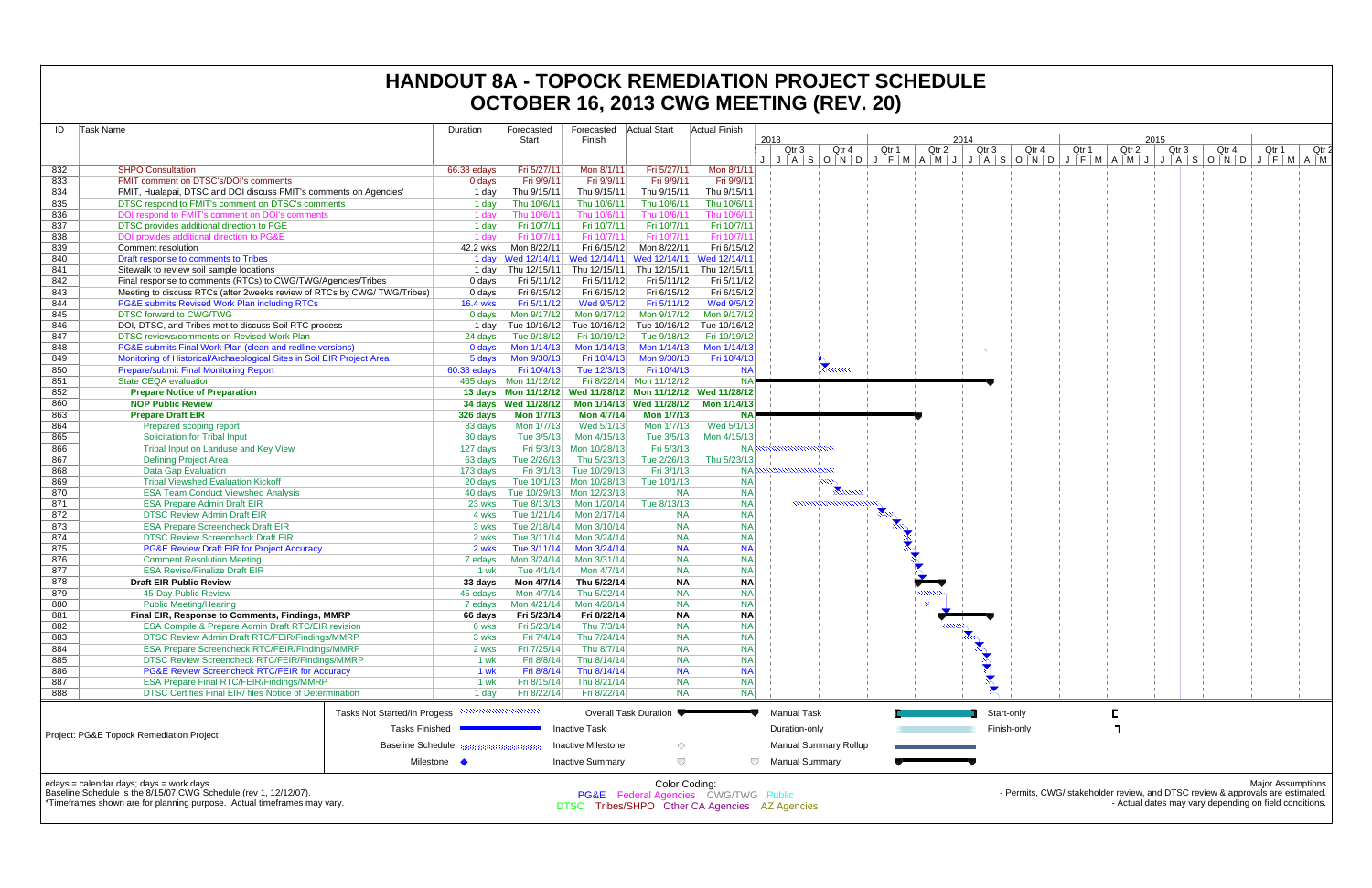| ID           | Task Name                                                                            | Duration                   | Forecasted<br>Start              | Forecasted<br>Finish        | Actual Start                           | <b>Actual Finish</b>                            | 2013                                           | 2014           | 2015                                    |
|--------------|--------------------------------------------------------------------------------------|----------------------------|----------------------------------|-----------------------------|----------------------------------------|-------------------------------------------------|------------------------------------------------|----------------|-----------------------------------------|
|              |                                                                                      |                            |                                  |                             |                                        |                                                 | Qtr 1<br>Qtr 2<br>Qtr 3<br>Qtr 4               | Qtr 3<br>Qtr 4 | Qtr 1<br>Qtr 2                          |
| 889          | DTSC approve Final Work Plan                                                         | 0 days                     | Fri 8/22/14                      | Fri 8/22/14                 | <b>NA</b>                              | <b>NA</b>                                       | JASONOJFMAMJJASONOJFMAMJJ                      | $\sqrt{8/22}$  |                                         |
| 890          | <b>DOI approve Final Work Plan</b>                                                   | 0 days                     | Fri 8/22/14                      | Fri 8/22/14                 | <b>NA</b>                              | <b>NA</b>                                       |                                                | 8/22           |                                         |
| 891          | <b>Work Plan Implementation/Data Analysis</b>                                        | 256 days                   | Mon 8/25/14                      | Mon 8/17/15                 | <b>NA</b>                              | <b>NA</b>                                       |                                                |                |                                         |
| 892          | <b>Permitting/Planning for Field Work</b>                                            | 2 mons                     | Mon 8/25/14                      | Tue 10/21/14                | <b>NA</b>                              | <b>NA</b>                                       |                                                |                |                                         |
| 893          | <b>Field mobilization</b>                                                            | 30 days                    | Mon 10/6/14                      | Fri 11/14/14                | <b>NA</b>                              | <b>NA</b>                                       |                                                |                |                                         |
| 894          | Stakeholder Attending Kick-Off Meeting at Site*                                      |                            | 0 days Mon 11/17/14 Mon 11/17/14 |                             | <b>NA</b>                              | <b>NA</b>                                       |                                                | 11/17          |                                         |
| 895          | Stakeholder Attending Kick-Off Meeting at Site*                                      |                            |                                  |                             | <b>NA</b>                              | <b>NA</b>                                       |                                                | 11/17          |                                         |
| 896          | Stakeholder Attending Kick-Off Meeting at Site'                                      |                            | 0 days Mon 11/17/14 Mon 11/17/14 |                             | <b>NA</b>                              | <b>NA</b>                                       |                                                | 11/17          |                                         |
| 897          | Stakeholder Attending Kick-Off Meeting at Site*                                      |                            |                                  |                             | <b>NA</b>                              | <b>NA</b>                                       |                                                | 11/17          |                                         |
| 898          | Stakeholder Attending Kick-Off Meeting at Site*                                      |                            |                                  |                             | <b>NA</b>                              | <b>NA</b>                                       |                                                | 11/17          |                                         |
| 899          | Field Implementation (field duration will depend on field conditions, ability to     |                            |                                  | Mon 8/17/15                 | <b>NA</b>                              | <b>NA</b>                                       |                                                |                |                                         |
| 900          | <b>Reporting (RFI/RI Volume 3)</b>                                                   |                            |                                  | Tue 7/26/16                 | <b>NA</b>                              | <b>NA</b>                                       |                                                |                |                                         |
| 901          | Prepare Draft RFI/RI Vol 3 report (duration is estimated and will be                 | 3 mons                     | Wed 8/19/15                      | Fri 11/13/15                | <b>NA</b>                              | <b>NA</b>                                       |                                                |                |                                         |
| 902          | DTSC sends report to CWG/TWG and Tribes                                              |                            |                                  |                             | <b>NA</b>                              | <b>NA</b>                                       |                                                |                |                                         |
| 903          | <b>CWG/TWG review/comment</b>                                                        |                            | 2 mons Thu 11/19/15              | Fri 1/15/16                 | <b>NA</b>                              | <b>NA</b>                                       |                                                |                |                                         |
| 904          | Tribes review/comment                                                                | 2 mons                     | Thu 11/19/15                     | Fri 1/15/16                 | <b>NA</b>                              | <b>NA</b>                                       |                                                |                |                                         |
| 905          | DTSC review/comment/provide direction to PG&E                                        | 2.5 mons                   | Thu 11/19/15                     | Mon 2/1/16                  | <b>NA</b>                              | <b>NA</b>                                       |                                                |                |                                         |
| 906          | DOI review/comment/provide direction to PG&E                                         | 2.5 mons                   | Thu 11/19/15                     | Mon 2/1/16                  | <b>NA</b>                              | <b>NA</b>                                       |                                                |                |                                         |
| 907          | Prepare RTCs (duration is estimated, to be verified after receipt of comments        | 1.5 mons                   | Mon 2/1/16                       | Tue 3/15/16                 | <b>NA</b>                              | <b>NA</b>                                       |                                                |                |                                         |
| 908          | CWG/TWG review/comment                                                               | 30 edays                   | Tue 3/15/16                      | Thu 4/14/16                 | <b>NA</b>                              | <b>NA</b>                                       |                                                |                |                                         |
| 909          | Tribes review/comemnt                                                                | 30 edays                   | Tue 3/15/16                      | Thu 4/14/16                 | <b>NA</b>                              | <b>NA</b>                                       |                                                |                |                                         |
| 910          | <b>DOI</b> review/comment                                                            | 45 edays                   | Tue 3/15/16                      | Fri 4/29/16                 | <b>NA</b>                              | <b>NA</b>                                       |                                                |                |                                         |
| 911          | <b>DTSC</b> review/comment                                                           | 45 edays                   | Tue 3/15/16                      | Fri 4/29/16                 | <b>NA</b>                              | <b>NA</b>                                       |                                                |                |                                         |
| 912          | Meeting to discuss RTCs (approx. 2 wks after review by CWG/TWG/Tribes/               | 0 days                     | Tue 3/29/16                      | Tue 3/29/16                 | <b>NA</b>                              | <b>NA</b>                                       |                                                |                |                                         |
| 913          | Prepare Revised RFI Volume 3 (duration is estimated, to be verified after            | 2 mons                     | Mon 5/2/16                       | Tue 6/28/16                 | <b>NA</b>                              | <b>NA</b>                                       |                                                |                |                                         |
| 914          | DTSC review/approve Revised RFI/RI Vol. 3                                            | 4 wks                      | Wed 6/29/16                      | Tue 7/26/16<br>Tue 7/26/16  | <b>NA</b><br><b>NA</b>                 | <b>NA</b>                                       |                                                |                |                                         |
| 915          | DOI review/approve Revised RFI/RI Vol. 3 Report                                      | 4 wks                      | Wed 6/29/16                      |                             |                                        |                                                 |                                                |                |                                         |
| 916          | <b>ADEQ Topock Groundwater Study</b>                                                 |                            | 475 days Thu 11/18/04            | Wed 8/23/06<br>Thu 12/31/09 | Thu 11/18/04                           | Wed 8/23/06                                     |                                                |                |                                         |
| 920          | CORRECTIVE MEASURES/REMEDIAL ALTERNATIVE DEVELOPMENT                                 | 1527 days                  | Mon 3/29/04                      |                             | Mon 3/29/04<br>Wed 4/4/18 Mon 12/16/02 | <b>NA</b><br><b>NA</b>                          |                                                |                |                                         |
| 1068         | CORRECTIVE MEASURE STUDY/FEASIBILITY STUDY (CMS/FS) AND RISK<br><b>CMS Work Plan</b> |                            | 4020 days Mon 12/16/02           |                             |                                        | Tue 6/24/08                                     |                                                |                |                                         |
| 1069         |                                                                                      |                            |                                  |                             | Tue 6/24/08 Mon 12/16/02               |                                                 |                                                |                |                                         |
| 1088         | <b>Risk Evaluation - Scoping and CSM</b>                                             |                            | 2761 days Tue 10/31/06           | Tue 5/16/17                 | Tue 10/31/06                           | NA!                                             |                                                |                |                                         |
| 1089<br>1090 | Soil Land Use and Pathway Analysis before Nov. 2007 Group Meeting                    |                            | 265 days Tue 10/31/06            | Fri 10/26/07                | Tue 10/31/06<br>Mon 1/22/07            | Fri 10/26/07<br>Fri 2/15/08                     |                                                |                |                                         |
| 1100         | Scoping for Ecological Risk Assessment Work Plan                                     |                            |                                  | Fri 2/15/08                 | Sun 12/7/14 Mon 10/29/07               |                                                 |                                                |                |                                         |
| 1101         | Soil/Groundwater Risk Assessment Workplan (RAWP)<br><b>RAWP</b>                      |                            | 1859 days Mon 10/29/07           |                             |                                        | NA!                                             |                                                |                |                                         |
|              |                                                                                      |                            | 334 days  Mon 10/29/07           |                             | Thu 2/5/09 Mon 10/29/07                | Thu 2/5/09                                      |                                                |                |                                         |
| 1127         | <b>RAWP Addendum II</b><br>PG&E submits Revised Arrowweed TM and RAWP Addendum II TM | 486 days                   | Fri 1/25/13                      | Sun 12/7/14                 | Fri 1/25/13<br>Fri 1/25/13             | NA!                                             |                                                |                |                                         |
| 1128<br>1129 |                                                                                      | 1 day                      | Fri 1/25/13                      | Fri 1/25/13<br>Tue 1/29/13  | Mon 1/28/13                            | Fri 1/25/13<br>Tue 1/29/13                      |                                                |                |                                         |
| 1130         | <b>DTSC forward to CWG/TWG</b><br><b>Tribal review/comment</b>                       | 2 days                     | Mon 1/28/13<br>Tue 1/29/13       | Tue 4/30/13                 | Tue 1/29/13                            | Tue 4/30/13                                     |                                                |                |                                         |
| 1131         | CWG/TWG review on TMs                                                                | 91.38 edays<br>91.38 edays | Tue 1/29/13                      | Tue 4/30/13                 | Tue 1/29/13                            | Tue 4/30/13                                     |                                                |                |                                         |
| 1132         | DTSC review/comment on the TMs                                                       | 91.38 edays                | Tue 1/29/13                      | Tue 4/30/13                 | Tue 1/29/13                            | Tue 4/30/13                                     |                                                |                |                                         |
| 1133         | DOI review/comment on the TMs                                                        | 91.38 edays                | Tue 1/29/13                      | Tue 4/30/13                 | Tue 1/29/13                            | Tue 4/30/                                       |                                                |                |                                         |
| 1134         | PG&E prepares/submits Response to Comments                                           | 31 days                    | Wed 5/1/13                       | Wed 6/12/13                 | Wed 5/1/13                             | Wed 6/12/13                                     |                                                |                |                                         |
| 1135         | <b>DTSC sent RTCs to Tribes</b>                                                      | 1 day                      | Mon 6/24/13                      | Mon 6/24/13                 | Mon 6/24/13                            | Mon 6/24/13                                     |                                                |                |                                         |
| 1136         | Scoping Meetings for RAWP Addendum II                                                | $3.05$ mons                | Tue 6/25/13                      | Fri 9/20/13                 | Tue 6/25/13                            | Fri 9/20/13                                     |                                                |                |                                         |
| 1137         | <b>Exposure assumptions for Recreational User</b>                                    | 0 days                     | Fri 12/27/13                     | Fri 12/27/13                | <b>NA</b>                              | <b>NA</b>                                       | 12/27 $\leftrightarrow$                        |                |                                         |
| 1138         | Prepare/submit RAWP Addendum II                                                      | 7.52 mons                  | Tue 10/1/13                      | Thu 5/8/14                  | Tue 10/1/13                            | <b>NA</b>                                       | ,,,,,,,,,,,,,,,,,,,,,,,,                       |                |                                         |
|              |                                                                                      |                            |                                  |                             |                                        |                                                 |                                                |                |                                         |
|              | Tasks Not Started/In Progess <b>NUMILION IN INCO</b>                                 |                            |                                  |                             | Overall Task Duration                  |                                                 | <b>Manual Task</b>                             | Start-only     | E.                                      |
|              | <b>Tasks Finished</b>                                                                |                            |                                  | Inactive Task               |                                        |                                                 | Duration-only                                  | Finish-only    | ा                                       |
|              | Project: PG&E Topock Remediation Project                                             |                            |                                  |                             |                                        |                                                 |                                                |                |                                         |
|              | <b>Baseline Schedule</b>                                                             |                            | 888888888888                     | <b>Inactive Milestone</b>   | ◇                                      |                                                 | <b>Manual Summary Rollup</b>                   |                |                                         |
|              |                                                                                      | Milestone •                |                                  | <b>Inactive Summary</b>     | $\bigtriangledown$                     |                                                 | $\bigtriangledown$<br><b>Manual Summary</b>    |                |                                         |
|              |                                                                                      |                            |                                  |                             |                                        |                                                 |                                                |                |                                         |
|              | edays = calendar days; days = work days                                              |                            |                                  |                             | Color Coding:                          |                                                 |                                                |                |                                         |
|              | Baseline Schedule is the 8/15/07 CWG Schedule (rev 1, 12/12/07).                     |                            |                                  |                             |                                        | <b>PG&amp;E</b> Federal Agencies CWG/TWG Public |                                                |                | - Permits, CWG/ stakeholder review, and |
|              | *Timeframes shown are for planning purpose. Actual timeframes may vary.              |                            |                                  |                             |                                        |                                                 | DTSC Tribes/SHPO Other CA Agencies AZ Agencies |                | - Actual dates                          |

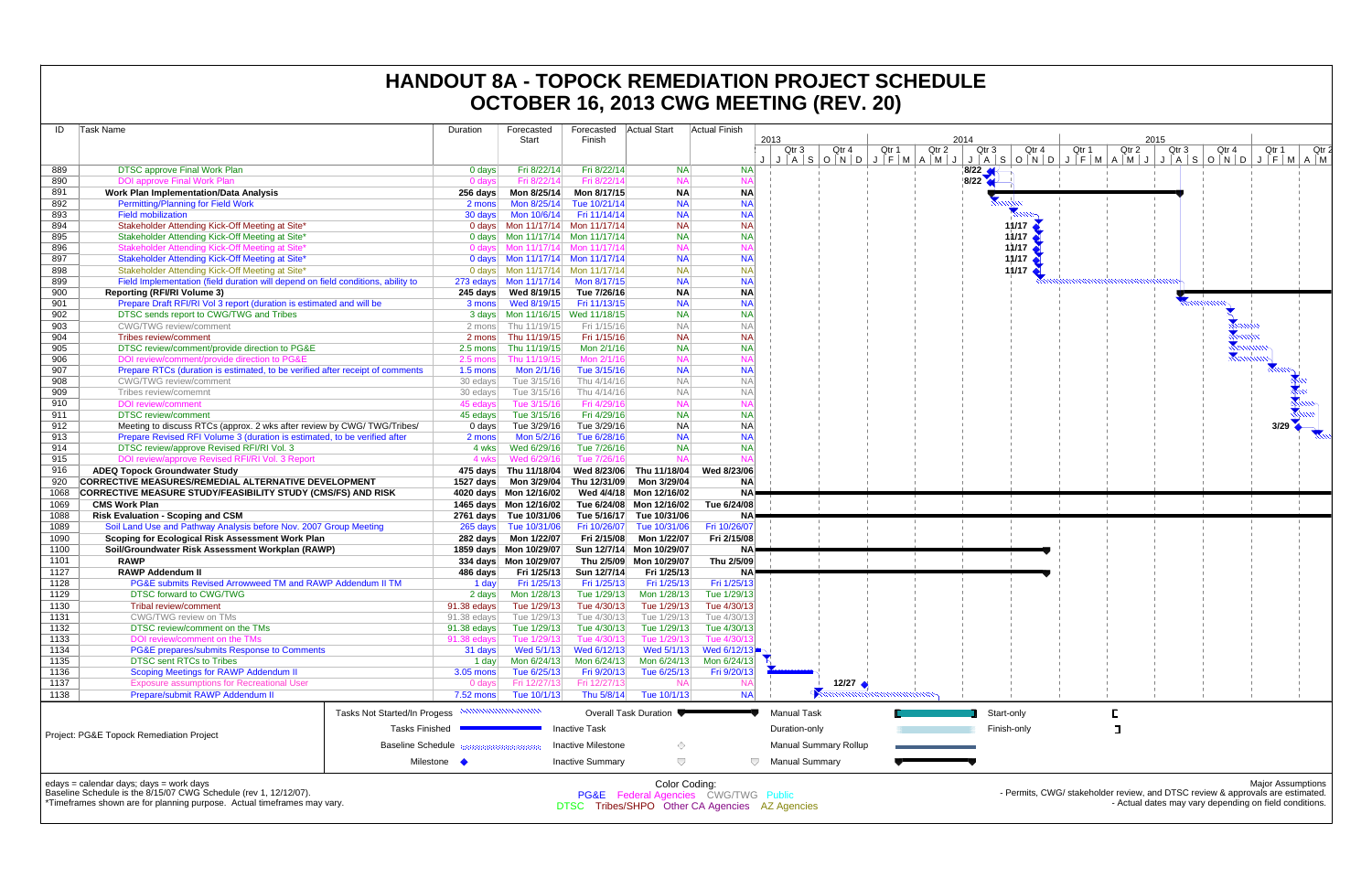| Task Name<br>ID                                                                | Duration                                                 |                          | Forecasted                | Forecasted                       | Actual Start              | <b>Actual Finish</b>                 |                                                                                                     |                        |       |                                         |
|--------------------------------------------------------------------------------|----------------------------------------------------------|--------------------------|---------------------------|----------------------------------|---------------------------|--------------------------------------|-----------------------------------------------------------------------------------------------------|------------------------|-------|-----------------------------------------|
|                                                                                |                                                          |                          | Start                     | Finish                           |                           |                                      | 2013<br>Qtr 3<br>Qtr 4<br>Qtr 1                                                                     | 2014<br>Qtr 2<br>Qtr 3 | Qtr 4 | 2015<br>Qtr 1<br>Qtr 2                  |
|                                                                                |                                                          |                          |                           |                                  |                           |                                      | $J   A   S   O   N   D   J   F   M   A   M   J   J   A   S   O   N   D   J   F   M   A   M   J   J$ |                        |       |                                         |
| 1139<br><b>Tribal review/comment</b>                                           |                                                          | 30 edays                 | Thu 5/8/14                | Sat 6/7/14                       | <b>NA</b>                 | <b>NA</b>                            |                                                                                                     |                        |       |                                         |
| 1140<br><b>CWG/TWG</b> review                                                  |                                                          | 30 edays                 | Thu 5/8/14                | Sat 6/7/14                       | <b>NA</b>                 | <b>NA</b>                            |                                                                                                     | $rac{1}{2}$            |       |                                         |
| 1141<br><b>DTSC</b> review/comment                                             |                                                          | 45 edays                 | Thu 5/8/14                | Sun 6/22/14                      | <b>NA</b>                 | <b>NA</b>                            |                                                                                                     |                        |       |                                         |
| 1142<br><b>DOI</b> review/comment                                              |                                                          | 45 edays                 | Thu 5/8/14                | Sun 6/22/14                      | <b>NA</b>                 | <b>NA</b>                            |                                                                                                     |                        |       |                                         |
| 1143<br><b>Prepare Response to Comments</b>                                    |                                                          | 1 mon                    | Mon 6/23/14               | Mon 7/21/14                      | <b>NA</b>                 | <b>NA</b>                            |                                                                                                     |                        |       |                                         |
| 1144<br><b>DTSC review/comment RTCs</b>                                        |                                                          | 30 edays                 | Mon 7/21/14               | Wed 8/20/14                      | <b>NA</b>                 | <b>NA</b>                            |                                                                                                     |                        |       |                                         |
| 1145<br><b>DOI</b> review/comment                                              |                                                          | 30 edays                 | Mon 7/21/14               | Wed 8/20/14                      | <b>NA</b>                 | <b>NA</b>                            |                                                                                                     |                        |       |                                         |
| 1146<br><b>CWG/TWG</b> review/comment                                          |                                                          | 15 edays                 | Mon 7/21/14               | Tue 8/5/14                       | <b>NA</b>                 | <b>NA</b>                            |                                                                                                     |                        |       |                                         |
| 1147<br>Tribal review/comment                                                  |                                                          | 15 edays                 | Mon 7/21/14               | Tue 8/5/14                       | <b>NA</b>                 | <b>NA</b>                            |                                                                                                     |                        |       |                                         |
| 1148<br>Meeting to discuss response to comments (approx. 2 wks after review by |                                                          | 0 days                   | Mon 8/4/14                | Mon 8/4/14                       | <b>NA</b>                 | <b>NA</b>                            |                                                                                                     |                        |       |                                         |
| 1149<br><b>Submit Final RAWP Addendum II</b>                                   |                                                          | 2.7 mons                 | Thu 8/21/14               | Fri 11/7/14                      | <b>NA</b>                 | <b>NA</b>                            |                                                                                                     |                        |       |                                         |
| 1150<br>DTSC review/approve                                                    |                                                          | 30 edays                 | Fri 11/7/14               | Sun 12/7/14                      | <b>NA</b>                 | <b>NA</b><br><b>NA</b>               |                                                                                                     |                        |       |                                         |
| 1151<br>DOI review/approve<br><b>Groundwater Evaluation</b>                    |                                                          | 30 edays                 | Fri 11/7/14               | Sun 12/7/14                      | <b>NA</b>                 |                                      |                                                                                                     |                        |       |                                         |
| 1152<br>1169                                                                   |                                                          | 330 days                 | Wed 9/10/08               | Tue 12/15/09                     | Wed 9/10/08               | Tue 12/15/09                         |                                                                                                     |                        |       |                                         |
| <b>Soil Evaluation</b><br>1185                                                 |                                                          | 210 days                 | Wed 7/27/16               | Tue 5/16/17                      | <b>NA</b>                 | <b>NA</b><br><b>NA</b>               |                                                                                                     |                        |       |                                         |
| <b>CMS/FS Report</b><br><b>STATEMENT OF BASIS</b><br>1263                      |                                                          | 2517 days<br>2265.6 days | Mon 8/18/08<br>Mon 1/4/10 | Wed 4/4/18<br>Tue 9/4/18         | Mon 8/18/08<br>Mon 1/4/10 | <b>NA</b>                            |                                                                                                     |                        |       |                                         |
| 1278<br><b>RECORD OF DECISION</b>                                              |                                                          | 2366 days                | Fri 12/18/09              | Mon 1/7/19                       | Fri 12/18/09              | NA!                                  |                                                                                                     |                        |       |                                         |
| Section 106 Programmatic Agreement (PA)<br>1301                                |                                                          | 1574 days                | Fri 10/10/08              | Thu 10/16/14                     | Fri 10/10/08              | NA!                                  |                                                                                                     |                        |       |                                         |
| <b>EIR DOCUMENTATION</b><br>1334                                               |                                                          | 3417 days                | Thu 9/1/05                | Sun 9/16/18                      | Thu 9/1/05                | NA <sup>P</sup>                      |                                                                                                     |                        |       |                                         |
| <b>DESIGN. PERMITTING. AND CONSTRUCTION OF GROUNDWATER REMEDY</b><br>1420      |                                                          | 1883 days                | Mon 1/31/11               | Tue 4/17/18                      | Mon 1/31/11               | NA <sup>P</sup>                      |                                                                                                     |                        |       |                                         |
| 1421<br>Corrective Measure Implementation/Remedial Design (CMI/RD) Workplan    |                                                          | 199 days                 | Mon 1/31/11               | Thu 11/3/11                      | Mon 1/31/11               | <b>NA</b>                            |                                                                                                     |                        |       |                                         |
| 1435<br>Remedial Design (Preliminary, Intermediate, and Pre-Final/Final)       |                                                          | 809 days                 | Tue 9/20/11               | Thu 10/23/14                     | Tue 9/20/11               | NA <sup></sup>                       |                                                                                                     |                        |       |                                         |
| 1436<br><b>Preliminary Design</b>                                              |                                                          | 174 days                 | Tue 9/20/11               | Thu 5/17/12                      | Tue 9/20/11               | Thu 5/17/12                          |                                                                                                     |                        |       |                                         |
| 1448<br><b>Intermediate Design</b>                                             |                                                          | 415 days                 | Fri 5/18/12               | Thu 12/19/13                     | Fri 5/18/12               | NA!                                  |                                                                                                     |                        |       |                                         |
| 1449<br>Prepare/submit Intermediate Design Package                             |                                                          | 11 mons                  | Fri 5/18/12               | Fri 4/5/13                       | Fri 5/18/12               | Fri 4/5/13                           |                                                                                                     |                        |       |                                         |
| 1450<br>DTSC forward to CWG/TWG                                                |                                                          | 1 day                    | Mon 4/8/13                | Mon 4/8/13                       | Mon 4/8/13                | Mon 4/8/13                           |                                                                                                     |                        |       |                                         |
| 1451<br>CWG/TWG review/comment on Intermediate Design Package                  |                                                          | 122.38 edays             | Mon 4/8/13                | Thu 8/8/13                       | Mon 4/8/13                | Thu 8/8/1                            |                                                                                                     |                        |       |                                         |
| 1452<br><b>Tribes Consultation</b>                                             |                                                          | 105.38 edays             | Thu 4/25/13               | Thu 8/8/13                       | Thu 4/25/13               | Thu 8/8/13                           |                                                                                                     |                        |       |                                         |
| 1453<br>BLM process after close of comment period                              |                                                          | 8.38 edays               | Thu 8/8/13                | Fri 8/16/13                      | Thu 8/8/13                | Fri 8/16/                            |                                                                                                     |                        |       |                                         |
| 1454<br>DTSC review/comment on Intermediate Design Package                     |                                                          | 137.38 edays             | Mon 4/8/13                | Fri 8/23/13                      | Mon 4/8/13                | Fri 8/23/13                          |                                                                                                     |                        |       |                                         |
| 1455<br>DOI review/comment on Intermediate Design Package                      |                                                          | 130.38 edays             | Mon 4/8/13                | Fri 8/16/13                      | Mon 4/8/13                | Fri 8/16/                            |                                                                                                     |                        |       |                                         |
| 1456<br><b>Response to Comments (RTCs)/Comments Resolution</b>                 |                                                          | 78 days                  | Tue 9/3/13                | Thu 12/19/13                     | Tue 9/3/13                | <b>NA</b>                            |                                                                                                     |                        |       |                                         |
| 1457<br>Agencies, PG&E, Tribes, and Stakeholders met to resolve comments       |                                                          | 66 days                  | Tue 9/3/13                | Wed 12/4/13                      | Tue 9/3/13                | <b>NA</b>                            |                                                                                                     |                        |       |                                         |
| 1458<br><b>Comments Clarification Meeting with Agencies</b>                    |                                                          | 0 days                   | Tue 9/3/13                | Tue 9/3/13                       | Tue 9/3/13                | Tue 9/3/13                           | 9/3                                                                                                 |                        |       |                                         |
| 1459<br><b>Comments Clarification Meeting with Tribes</b>                      |                                                          | 0 days                   | Thu 9/5/13                | Thu 9/5/13                       | Thu 9/5/13                | Thu 9/5/13                           | 9/5                                                                                                 |                        |       |                                         |
| 1460<br>Comment Resolution Meeting #1 - September 12 RCRA/CERCLA               |                                                          | 0 days                   | Thu 9/12/13               | Thu 9/12/13                      | Thu 9/12/13               | Thu 9/12/13                          | 9/12                                                                                                |                        |       |                                         |
| Comment Resolution Meeting #2 - September TWG<br>1461                          |                                                          | 2 days                   | Tue 9/17/13               | Wed 9/18/13                      | Tue 9/17/13               | Wed 9/18/13                          |                                                                                                     |                        |       |                                         |
| 1462<br>Comment Resolution Meeting #3 - October 9 RCRA/CERCLA                  |                                                          | 0 days                   | Wed 10/9/13               | Wed 10/9/13                      | Wed 10/9/13               | Wed 10/9/13                          | 10/9                                                                                                |                        |       |                                         |
| Comment Resolution Meeting #4 - October TWG<br>1463                            |                                                          |                          | 2 days Wed 10/16/13       | Thu 10/17/13                     | <b>NA</b>                 | NA                                   |                                                                                                     |                        |       |                                         |
| Comment Resolution Meeting #5 - November 5 Web Conference<br>1464              |                                                          | $0$ days                 | Tue 11/5/13               | Tue 11/5/13                      | <b>NA</b>                 | <b>NA</b>                            | 11/5                                                                                                |                        |       |                                         |
| 1465<br>Comment Resolution Meeting #6 - November 13 RCRA/CERCLA                |                                                          |                          |                           | 0 days Wed 11/13/13 Wed 11/13/13 | <b>NA</b>                 | <b>NA</b>                            | $11/13$ $\triangle$                                                                                 |                        |       |                                         |
| 1466<br>Comment Resolution Meeting #7 - November TWG                           |                                                          |                          |                           | 0 days Wed 11/20/13 Wed 11/20/13 | <b>NA</b>                 | <b>NA</b>                            | 11/20                                                                                               |                        |       |                                         |
| Comment Resolution Meeting #8 - December Web Conference<br>1467                |                                                          |                          |                           |                                  | <b>NA</b>                 | <b>NA</b>                            | 12/4                                                                                                |                        |       |                                         |
| 1468<br><b>PG&amp;E submits Final RTCs</b>                                     |                                                          | 1 wk                     |                           | Thu 12/5/13 Wed 12/11/13         | <b>NA</b>                 | <b>NA</b>                            |                                                                                                     |                        |       |                                         |
| 1469<br>Agencies, Tribes, and Stakeholders review Final RTCs                   |                                                          |                          |                           | 1 wk Thu 12/12/13 Wed 12/18/13   | <b>NA</b>                 | <b>NA</b>                            |                                                                                                     |                        |       |                                         |
| 1470<br>Comment resolution complete                                            |                                                          |                          |                           | 1 day Thu 12/19/13 Thu 12/19/13  | <b>NA</b>                 | <b>NA</b>                            |                                                                                                     |                        |       |                                         |
| 1471<br>Implementation Plan for Evaluation of Alternative Freshwater Sources   |                                                          | 352 days                 | Fri 11/16/12              | Mon 3/24/14                      | Fri 11/16/12              | NA <sup>P</sup>                      |                                                                                                     |                        |       |                                         |
|                                                                                | Tasks Not Started/In Progess <b>NUMILION INTERNATION</b> |                          |                           |                                  | Overall Task Duration     |                                      | <b>Manual Task</b>                                                                                  | Start-only             |       | Е                                       |
|                                                                                | <b>Tasks Finished</b>                                    |                          |                           | Inactive Task                    |                           |                                      | Duration-only                                                                                       | Finish-only            |       | ᄀ                                       |
| Project: PG&E Topock Remediation Project                                       |                                                          |                          |                           |                                  |                           |                                      |                                                                                                     |                        |       |                                         |
|                                                                                | <b>Baseline Schedule</b>                                 |                          |                           | <b>Inactive Milestone</b>        | ◇                         |                                      | <b>Manual Summary Rollup</b>                                                                        |                        |       |                                         |
|                                                                                | Milestone $\blacklozenge$                                |                          |                           | <b>Inactive Summary</b>          | $\bigtriangledown$        | $\bigtriangledown$                   | <b>Manual Summary</b>                                                                               |                        |       |                                         |
|                                                                                |                                                          |                          |                           |                                  |                           |                                      |                                                                                                     |                        |       |                                         |
| edays = calendar days; days = work days                                        |                                                          |                          |                           |                                  | Color Coding:             |                                      |                                                                                                     |                        |       |                                         |
| Baseline Schedule is the 8/15/07 CWG Schedule (rev 1, 12/12/07).               |                                                          |                          |                           |                                  |                           | PG&E Federal Agencies CWG/TWG Public |                                                                                                     |                        |       | - Permits, CWG/ stakeholder review, and |
| *Timeframes shown are for planning purpose Actual timeframes may vary          |                                                          |                          |                           |                                  |                           |                                      |                                                                                                     |                        |       | Actual datas                            |

Timeframes shown are for planning purpose. Actual timeframes may vary.

# **HANDOUT 8A - TOPOCK REMEDIATION PROJECT SCHEDULE OCTOBER 16, 2013 CWG MEETING (REV. 20)**



DTSC Tribes/SHPO Other CA Agencies AZ Agencies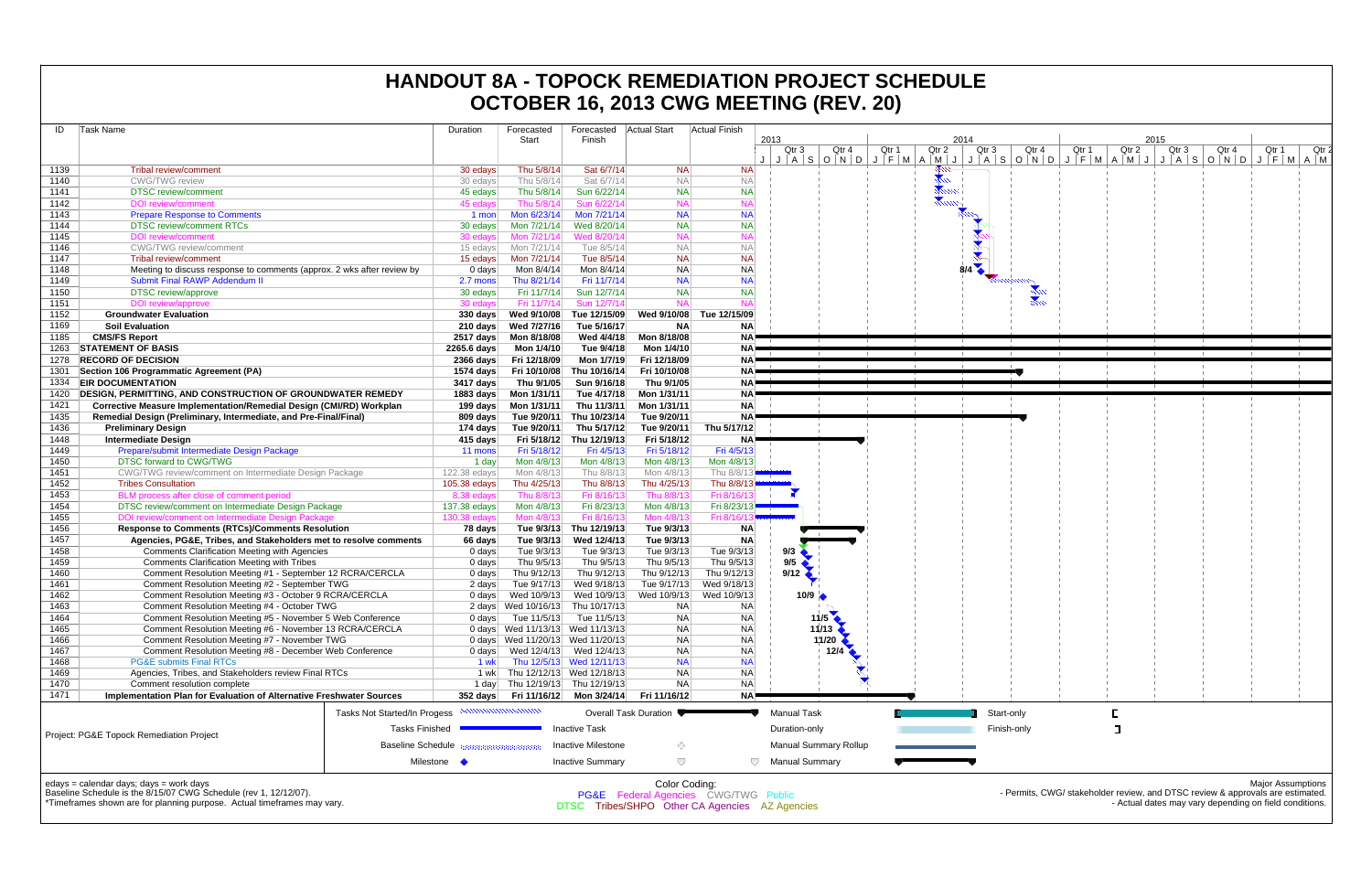| ID           | Task Name                                                                                                      | Duration           | Forecasted                | Forecasted<br>Finish                              | <b>Actual Start</b>                                         | Actual Finish          | 2013                                        |                                                                       |       |       | 2014  |             |       |       |       | 2015  |       |       |
|--------------|----------------------------------------------------------------------------------------------------------------|--------------------|---------------------------|---------------------------------------------------|-------------------------------------------------------------|------------------------|---------------------------------------------|-----------------------------------------------------------------------|-------|-------|-------|-------------|-------|-------|-------|-------|-------|-------|
|              |                                                                                                                |                    | Start                     |                                                   |                                                             |                        | Qtr 3                                       | Qtr 4                                                                 | Qtr 1 | Qtr 2 | Qtr 3 |             | Qtr 4 | Qtr 1 | Qtr 2 | Qtr 3 | Qtr 4 | Qtr 1 |
| 1472         | Prepare/submit Fresh Water Implementation Plan                                                                 |                    |                           |                                                   | 1 day Tue 11/20/12 Tue 11/20/12 Tue 11/20/12 Tue 11/20/12   |                        |                                             | J A S O N D J F M A M J J A S O N D J F M A M J J A S O N D J F M A M |       |       |       |             |       |       |       |       |       |       |
| 1473         | <b>DTSC forward to CWG/TWG</b>                                                                                 |                    |                           |                                                   | 0 days Wed 11/21/12 Wed 11/21/12 Wed 11/21/12 Wed 11/21/12  |                        |                                             |                                                                       |       |       |       |             |       |       |       |       |       |       |
| 1474         | CWG/TWG review/comment on the Implementation Plan                                                              |                    |                           |                                                   | 19 days Wed 11/21/12 Mon 12/17/12 Wed 11/21/12 Mon 12/17/12 |                        |                                             |                                                                       |       |       |       |             |       |       |       |       |       |       |
| 1475         | <b>Tribal Consultation</b>                                                                                     |                    | 49.38 edays  Wed 11/21/12 |                                                   | Wed 1/9/13 Wed 11/21/12                                     | Wed 1/9/13             |                                             |                                                                       |       |       |       |             |       |       |       |       |       |       |
| 1476         | DTSC review/comment on the Implementation Plan                                                                 |                    | 23 days  Wed 11/21/12     |                                                   | Fri 12/21/12 Wed 11/21/12                                   | Fri 12/21/12           |                                             |                                                                       |       |       |       |             |       |       |       |       |       |       |
| 1477         | DOI review/comment on the Implementation Plan                                                                  |                    | 36 days Wed 11/21/12      |                                                   | Wed 1/9/13 Wed 11/21/12                                     | Wed 1/9/1              |                                             |                                                                       |       |       |       |             |       |       |       |       |       |       |
| 1478         | <b>Response to Comments (RTCs)/Comment Resolution</b>                                                          | 174 days           | Thu 1/3/13                | Wed 9/4/13                                        | Thu 1/3/13                                                  | Wed 9/4/13             |                                             |                                                                       |       |       |       |             |       |       |       |       |       |       |
| 1479         | DOI met with Tribes to discuss comments                                                                        | 1 day              | Wed 1/9/13                | Wed 1/9/13                                        | Wed 1/9/13                                                  | <b>Wed 1/9</b>         |                                             |                                                                       |       |       |       |             |       |       |       |       |       |       |
| 1480         | Agencies and PG&E resolve comments                                                                             | 7 days             | Thu 1/3/13                | Fri 1/11/13                                       | Thu 1/3/13                                                  | Fri 1/11/13            |                                             |                                                                       |       |       |       |             |       |       |       |       |       |       |
| 1481         | Prepare/submit Revised Implementation Plan including RTCs                                                      | <b>2.2 wks</b>     | Mon $1/14/13$             | Mon 1/28/13                                       | Mon 1/14/13                                                 | Mon 1/28/13            |                                             |                                                                       |       |       |       |             |       |       |       |       |       |       |
| 1482         | DTSC sent Revised Implementation Plan to CWG/TWG                                                               | 5 days             | Tue 1/29/13               | Mon 2/4/13                                        | Tue 1/29/13                                                 | Mon 2/4/13             |                                             |                                                                       |       |       |       |             |       |       |       |       |       |       |
| 1483         | DTSC/ESA review/comment on the Revised Plan                                                                    | 14 days            | Tue 2/5/13                | Fri 2/22/13                                       | Tue 2/5/13                                                  | Fri 2/22/13            |                                             |                                                                       |       |       |       |             |       |       |       |       |       |       |
| 1484         | Consultation meeting with Interested Tribes                                                                    | 0 days             | Wed 3/13/13               | Wed 3/13/13                                       | Wed 3/13/13                                                 | Wed 3/13/13            |                                             |                                                                       |       |       |       |             |       |       |       |       |       |       |
| 1485         | Site visit following consultation meeting                                                                      | 0 days             | Thu 3/14/13               | Thu 3/14/13                                       | Thu 3/14/13                                                 | Thu 3/14/13            |                                             |                                                                       |       |       |       |             |       |       |       |       |       |       |
| 1486         | DOI issued direction to PG&E based on consultation meeting                                                     | 9 days             | Thu 3/14/13               | Tue 3/26/13                                       | Thu 3/14/13                                                 | Tue 3/26/1             |                                             |                                                                       |       |       |       |             |       |       |       |       |       |       |
| 1487         | <b>Prepare/submit RTCs</b>                                                                                     | 27 days            | Wed 3/27/13               | Thu 5/2/13                                        | Wed 3/27/13                                                 | Thu 5/2/13             |                                             |                                                                       |       |       |       |             |       |       |       |       |       |       |
| 1488         | Comment resolution meeting                                                                                     | 13 days            | Fri 5/3/13                | Tue 5/21/13                                       | Fri 5/3/13                                                  | Tue 5/21/13            |                                             |                                                                       |       |       |       |             |       |       |       |       |       |       |
| 1489         | Comment resolution complete (1.5 weeks after last meeting)                                                     | 0 days             | Fri 5/31/13               | Fri 5/31/13                                       | Fri 5/31/13                                                 | Fri 5/31/13            |                                             |                                                                       |       |       |       |             |       |       |       |       |       |       |
| 1490         | Prepare/submit Final Implementation Plan/RTCs (redline version)                                                | <b>7.2 wks</b>     | Fri 5/31/13               | Fri 7/19/13                                       | Fri 5/31/13                                                 | Fri 7/19/13            |                                             |                                                                       |       |       |       |             |       |       |       |       |       |       |
| 1491         | DTSC review redline FWIP/RTCs Table                                                                            | 1 wk               | Mon 7/22/13               | Fri 7/26/13                                       | Mon 7/22/13                                                 | Fri 7/26/13            |                                             |                                                                       |       |       |       |             |       |       |       |       |       |       |
| 1492         | DOI review redline FWIP/RTCs Table                                                                             | 1 wk               | Mon 7/22/13               | Fri 7/26/13                                       | Mon 7/22/13                                                 | Fri 7/26/1             |                                             |                                                                       |       |       |       |             |       |       |       |       |       |       |
| 1493         | Submit Final Implementation Plan/RTCs (clean version)                                                          | 1 wk               | Mon 7/29/13               | Fri 8/2/13                                        | Mon 7/29/13                                                 | Fri 8/2/13             | R                                           |                                                                       |       |       |       |             |       |       |       |       |       |       |
| 1494         | DTSC sends Final FWIP/RTCs to Tribes and Stakeholders                                                          | 2 days             | Fri 8/2/13                | Mon 8/5/13                                        | Fri 8/2/13                                                  | Mon 8/5/13             |                                             |                                                                       |       |       |       |             |       |       |       |       |       |       |
| 1495         | FMIT requested 2 weeks extension for review of Final FWIP/RTCs                                                 | $0$ days           | Thu 8/8/13                | Thu 8/8/13                                        | Thu 8/8/13                                                  | Thu 8/8/13             | 8/8                                         |                                                                       |       |       |       |             |       |       |       |       |       |       |
| 1496         | DTSC approved FMIT's request for extension                                                                     | 1 day              | Mon 8/12/13               | Mon 8/12/13                                       | Mon 8/12/13                                                 | Mon 8/12/13            |                                             |                                                                       |       |       |       |             |       |       |       |       |       |       |
| 1497         | FMIT submitted additional comments on FWIP/RTCs                                                                | $10 \text{ days}$  | Tue 8/13/13               | Mon 8/26/13                                       | Tue 8/13/13                                                 | Mon 8/26/13            |                                             |                                                                       |       |       |       |             |       |       |       |       |       |       |
| 1498         | <b>FWIP RTCs complete</b>                                                                                      | 0 days             | Wed 9/4/13                | Wed 9/4/13                                        | Wed 9/4/13                                                  | Wed 9/4/13             | 9/4                                         |                                                                       |       |       |       |             |       |       |       |       |       |       |
| 1499         | <b>State CEQA Evaluation</b>                                                                                   | 209 days           | Fri 11/16/12              | <b>Wed 9/4/13</b>                                 | Fri 11/16/12                                                | Wed 9/4/13             |                                             |                                                                       |       |       |       |             |       |       |       |       |       |       |
| 1500         | DTSC review/approve Final Implementation Plan                                                                  | 17 days            | Mon 8/12/13               | Wed 9/4/13                                        | Mon 8/12/13                                                 | Wed 9/4/13             |                                             |                                                                       |       |       |       |             |       |       |       |       |       |       |
| 1501         | DOI review/approve Final Implementation Plan                                                                   | 17 days            | Mon 8/12/13               | Wed 9/4/13                                        | Mon 8/12/13                                                 | Wed 9/4/1:             |                                             |                                                                       |       |       |       |             |       |       |       |       |       |       |
| 1502         | Implementation of Fresh Water Implementation Plan                                                              | 77 days            | Thu 9/5/13                | Fri 12/20/13                                      | Thu 9/5/13                                                  | <b>NA</b>              |                                             |                                                                       |       |       |       |             |       |       |       |       |       |       |
| 1503         | Data Call #1 - Discuss Exploratory Data                                                                        | 0 days             | Mon 11/4/13               | Mon 11/4/13                                       | <b>NA</b>                                                   | <b>NA</b>              |                                             | 11/4 $\triangle$                                                      |       |       |       |             |       |       |       |       |       |       |
| 1504         | Data Call #2 - Discuss Data Summary/Path Forward                                                               | 0 days             | Tue 1/7/14                | Tue 1/7/14                                        | <b>NA</b><br><b>NA</b>                                      | <b>NA</b><br><b>NA</b> |                                             | 1/7                                                                   |       |       |       |             |       |       |       |       |       |       |
| 1505         | Prepare Tech Memo to summarize FWIP results                                                                    | 61 edays           | Wed 1/8/14                | Mon 3/10/14                                       |                                                             |                        |                                             |                                                                       |       |       |       |             |       |       |       |       |       |       |
| 1506         | DTSC provides direction to PG&E on freshwater source<br>DOI provides direction to PG&E on freshwater source    | 2 wks              |                           | Tue 3/11/14 Mon 3/24/14<br>Mon 3/24/14            | <b>NA</b><br><b>NA</b>                                      | <b>NA</b><br><b>NA</b> |                                             |                                                                       |       |       |       |             |       |       |       |       |       |       |
| 1507<br>1508 | Pre-Final/Final Design (include plan for decommissioning, removal, and                                         | 2 wks              | Tue 3/11/14               | Tue 1/7/14 Thu 10/23/14                           | <b>NA</b>                                                   | <b>NA</b>              |                                             |                                                                       |       |       |       |             |       |       |       |       |       |       |
| 1509         |                                                                                                                | 208 days<br>5 mons | Tue 1/7/14                | Mon 6/2/14                                        | <b>NA</b>                                                   | <b>NA</b>              |                                             |                                                                       |       |       |       |             |       |       |       |       |       |       |
| 1510         | Prepare/submit Pre-Final Design Package (verify duration after completion of<br><b>DTSC forward to CWG/TWG</b> | 3 days             | Tue 6/3/14                | Thu 6/5/14                                        | <b>NA</b>                                                   | <b>NA</b>              |                                             |                                                                       |       |       |       |             |       |       |       |       |       |       |
| 1511         | <b>CWG/TWG review/comment on Final Design Package</b>                                                          | 60 edays           | Fri 6/6/14                | Tue 8/5/14                                        | <b>NA</b>                                                   | NА                     |                                             |                                                                       |       |       |       |             |       |       |       |       |       |       |
| 1512         | <b>Tribal Consultation</b>                                                                                     | 60 edays           | Fri 6/6/14                | Tue 8/5/14                                        | <b>NA</b>                                                   | <b>NA</b>              |                                             |                                                                       |       |       |       |             |       |       |       |       |       |       |
| 1513         | BLM process after close of comment period                                                                      | 15 edays           | Tue 8/5/14                | Wed 8/20/14                                       | <b>NA</b>                                                   | NΑ                     |                                             |                                                                       |       |       |       |             |       |       |       |       |       |       |
| 1514         | DTSC review/comment on Final Design Package                                                                    | 75 edays           | Fri 6/6/14                | Wed 8/20/14                                       | <b>NA</b>                                                   | <b>NA</b>              |                                             |                                                                       |       |       |       |             |       |       |       |       |       |       |
| 1515         | DOI review/comment on Final Design Package                                                                     | 75 edays           | Fri 6/6/14                | Wed 8/20/14                                       | <b>NA</b>                                                   | NΑ                     |                                             |                                                                       |       |       |       |             |       |       |       |       |       |       |
| 1516         | <b>Comments resolution</b>                                                                                     | 4 wks              | Thu 8/21/14               | Wed 9/17/14                                       | <b>NA</b>                                                   | <b>NA</b>              |                                             |                                                                       |       |       |       |             |       |       |       |       |       |       |
| 1517         | Prepare/submit Final Design Package (duration to be confirmed after receipt of                                 | 1 mon              |                           | Thu 9/18/14 Thu 10/16/14                          | <b>NA</b>                                                   | <b>NA</b>              |                                             |                                                                       |       |       |       |             |       |       |       |       |       |       |
| 1518         | <b>DTSC</b> approves design                                                                                    | 5 days             |                           | Fri 10/17/14 Thu 10/23/14                         | <b>NA</b>                                                   | <b>NA</b>              |                                             |                                                                       |       |       |       |             |       |       |       |       |       |       |
| 1519         | <b>DOI</b> approves design                                                                                     | 5 days             |                           | Fri 10/17/14 Thu 10/23/14                         | <b>NA</b>                                                   | <b>NA</b>              |                                             |                                                                       |       |       |       |             |       |       |       |       |       |       |
|              | Tasks Not Started/In Progess                                                                                   |                    | <u>mammunummu</u>         |                                                   | Overall Task Duration ♥                                     |                        | <b>Manual Task</b>                          |                                                                       |       |       |       | Start-only  |       |       |       |       |       |       |
|              |                                                                                                                |                    |                           |                                                   |                                                             |                        |                                             |                                                                       |       |       |       |             |       |       |       |       |       |       |
|              | <b>Tasks Finished</b><br>Project: PG&E Topock Remediation Project<br><b>Baseline Schedule</b>                  |                    |                           | <b>Inactive Task</b><br><b>Inactive Milestone</b> | ◇                                                           |                        | Duration-only                               | <b>Manual Summary Rollup</b>                                          |       |       |       | Finish-only |       |       |       |       |       |       |
|              |                                                                                                                | Milestone •        |                           | <b>Inactive Summary</b>                           | $\bigtriangledown$                                          |                        | <b>Manual Summary</b><br>$\bigtriangledown$ |                                                                       |       |       |       |             |       |       |       |       |       |       |
|              |                                                                                                                |                    |                           |                                                   |                                                             |                        |                                             |                                                                       |       |       |       |             |       |       |       |       |       |       |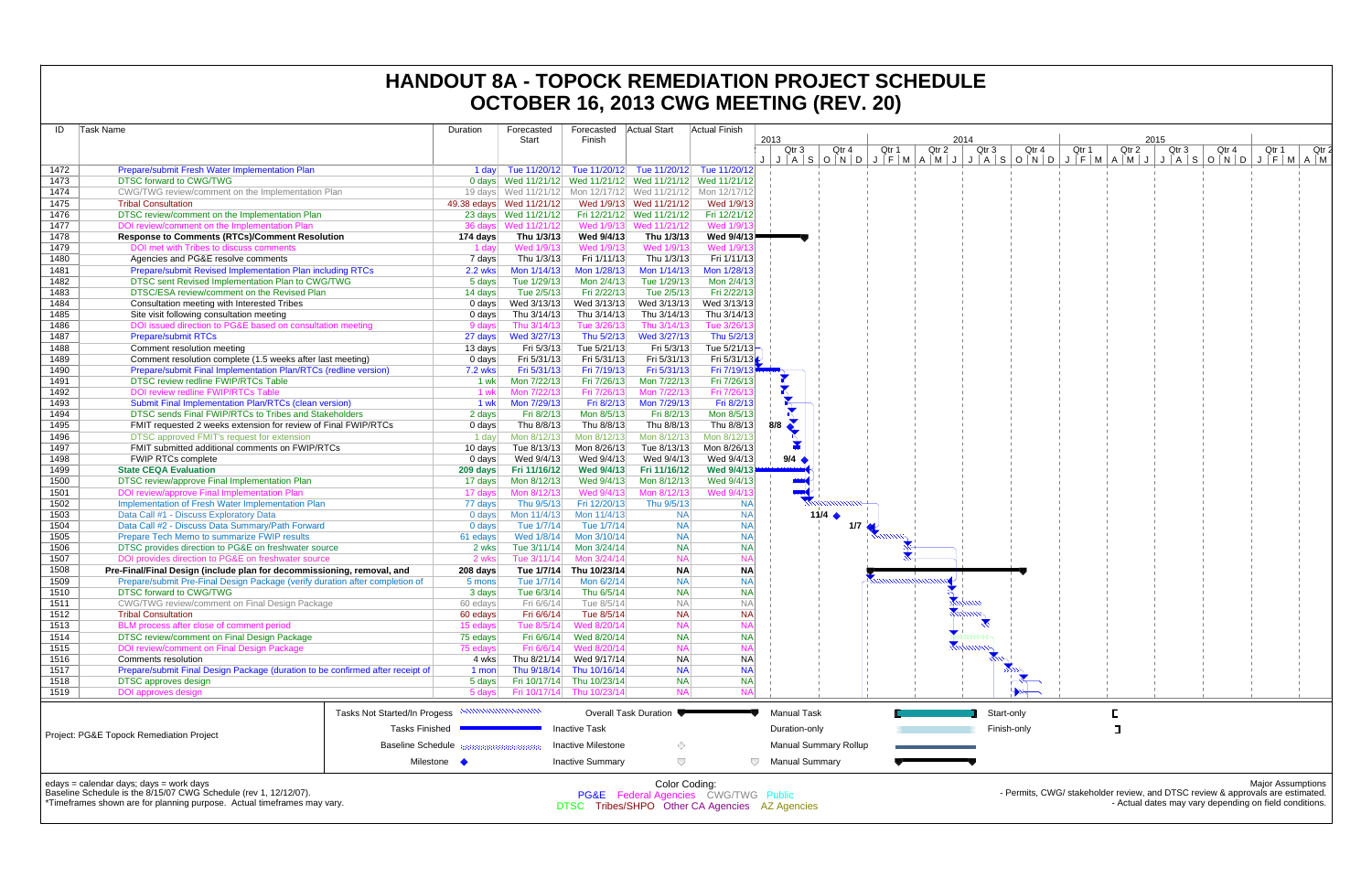| ID   | Task Name                                                                                                                                                                              | Duration    | Forecasted<br>Start        | Forecasted<br>Finish         | <b>Actual Start</b>    | <b>Actual Finish</b>                                                                   | 2013<br>2014<br>2015                                                 |
|------|----------------------------------------------------------------------------------------------------------------------------------------------------------------------------------------|-------------|----------------------------|------------------------------|------------------------|----------------------------------------------------------------------------------------|----------------------------------------------------------------------|
|      |                                                                                                                                                                                        |             |                            |                              |                        |                                                                                        | Qtr 4<br>Qtr 1<br>Qtr 2<br>Qtr 3<br>Qtr 4<br>Qtr 2<br>Qtr 3<br>Qtr 1 |
|      |                                                                                                                                                                                        |             |                            |                              |                        |                                                                                        | J J A S O N D J F M A M J J A S O N D J F M A M J J                  |
| 1520 | <b>Construction/Remedial Action Work Plan</b>                                                                                                                                          | 208 days    | Tue 1/7/14                 | Thu 10/23/14                 | <b>NA</b>              | <b>NA</b>                                                                              |                                                                      |
| 1521 | Prepare/submit Draft Work Plan                                                                                                                                                         | 5 mons      | Tue 1/7/14                 | Mon 6/2/14                   | <b>NA</b>              | <b>NA</b><br><b>NA</b>                                                                 |                                                                      |
| 1522 | DOI forward to DTSC/CWG/TWG                                                                                                                                                            | 3 days      | Tue 6/3/14                 | Thu 6/5/14                   | <b>NA</b>              |                                                                                        |                                                                      |
| 1523 | CWG/TWG review/comment on Draft Work Plan                                                                                                                                              | 60 edays    | Fri 6/6/14                 | Tue 8/5/14                   | <b>NA</b><br><b>NA</b> | <b>NA</b><br><b>NA</b>                                                                 |                                                                      |
| 1524 | <b>Tribal Consultation on Draft Work Plan</b>                                                                                                                                          | 60 edays    | Fri 6/6/14                 | Tue 8/5/14                   |                        |                                                                                        |                                                                      |
| 1525 | BLM process after close of comment period                                                                                                                                              | 15 edays    | Tue 8/5/14                 | Wed 8/20/14                  | <b>NA</b><br><b>NA</b> | N٨                                                                                     |                                                                      |
| 1526 | DOI review/comment on Draft Work Plan                                                                                                                                                  | 75 edays    | Fri 6/6/14                 | Wed 8/20/14                  |                        | <b>NA</b>                                                                              |                                                                      |
| 1527 | DTSC review/comment on Draft Work Plan<br>Comments resolution                                                                                                                          | 75 edays    | Fri 6/6/14                 | Wed 8/20/14<br>Wed 9/17/14   | <b>NA</b><br><b>NA</b> | <b>NA</b><br><b>NA</b>                                                                 |                                                                      |
| 1528 |                                                                                                                                                                                        | 4 wks       | Thu 8/21/14<br>Thu 9/18/14 | Thu 10/16/14                 | <b>NA</b>              | <b>NA</b>                                                                              |                                                                      |
| 1529 | Prepare/submit Final Work Plan (duration to be confirmed after receipt of                                                                                                              | 1 mon       |                            |                              | <b>NA</b>              | <b>NA</b>                                                                              |                                                                      |
| 1530 | <b>DTSC approves Final Work Plan</b>                                                                                                                                                   | 5 days      | Fri 10/17/14               | Thu 10/23/14<br>Thu 10/23/14 | <b>NA</b>              | N)                                                                                     |                                                                      |
| 1531 | <b>DOI approves Final Work Plan</b>                                                                                                                                                    | 5 days      | Fri 10/17/14               |                              |                        |                                                                                        |                                                                      |
| 1532 | ROWs/Easements/Landowner Agreements/Approvals/Compliance                                                                                                                               | 63 days     |                            | Thu 8/28/14 Mon 11/24/14     | <b>NA</b><br><b>NA</b> | <b>NA</b>                                                                              |                                                                      |
| 1533 | <b>Other Approvals and Compliance</b>                                                                                                                                                  | 3 mons      |                            | Thu 8/28/14 Mon 11/24/14     |                        | <b>NA</b>                                                                              |                                                                      |
| 1534 | Landowner Agreements/Leasing/ROW Agreements                                                                                                                                            | 3 mons      |                            | Thu 8/28/14 Mon 11/24/14     | <b>NA</b>              | <b>NA</b>                                                                              |                                                                      |
| 1535 | <b>Community Outreach</b>                                                                                                                                                              | 818 days    |                            | Fri 10/7/11 Mon 11/24/14     | Fri 10/7/11            | NA!                                                                                    |                                                                      |
| 1536 | Prepare/Issue Project Update Factsheet                                                                                                                                                 | 4 mons      | Fri 10/7/11                | Tue 1/31/12                  | Fri 10/7/11            | Tue 1/31/12                                                                            |                                                                      |
| 1537 | <b>Community Outreach Activities (State)</b>                                                                                                                                           | 817 days    | Fri 10/7/11                | Sun 11/23/14                 | Fri 10/7/11            | NA!                                                                                    |                                                                      |
| 1538 | <b>Update mailing list</b>                                                                                                                                                             | $2.95$ mons | Fri 10/7/11                | Fri 12/30/11                 | Fri 10/7/11            | Fri 12/30/11                                                                           |                                                                      |
| 1539 | <b>Conduct Community Survey</b>                                                                                                                                                        | 1.62 mons   | Tue 1/31/12                | Fri 3/16/12                  | Tue 1/31/12            | Fri 3/16/12                                                                            |                                                                      |
| 1540 | <b>Conduct Community Interview</b>                                                                                                                                                     | 2 mons      | Wed 4/25/12                | Thu 6/21/12                  | Wed 4/25/12            | Thu 6/21/12                                                                            |                                                                      |
| 1541 | Prepare/Issue Community Outreach Plan                                                                                                                                                  | 7.1 mons    | Mon 3/19/12                | Wed 1/16/13                  | Mon 3/19/12            | Wed 1/16/13                                                                            |                                                                      |
| 1542 | Prepare/Issue factsheet for Corrective Measures Implementation                                                                                                                         | 30 edays    | Fri 10/24/14               | Sun 11/23/14                 | <b>NA</b>              | <b>NA</b>                                                                              |                                                                      |
| 1543 | <b>Outreach/Public Participation Activities (Federal)</b>                                                                                                                              | 735 days    | Tue 1/31/12                | Mon 11/24/14                 | Tue 1/31/12            |                                                                                        |                                                                      |
| 1544 | <b>Conduct Community Survey</b>                                                                                                                                                        | 1.62 mons   | Tue 1/31/12                | Fri 3/16/12                  | Tue 1/31/12            | Fri 3/16/1                                                                             |                                                                      |
| 1545 | <b>Conduct Community Interview</b>                                                                                                                                                     | 2 mons      | Wed 4/25/12                | Thu 6/21/12                  | Wed 4/25/12            | Thu 6/21/                                                                              |                                                                      |
| 1546 | <b>Update Community Involvement Plan</b>                                                                                                                                               | 2.43 mons   | Fri 6/22/12                | Sat 9/1/12                   | Fri 6/22/12            | Sat 9/1/                                                                               |                                                                      |
| 1547 | Prepare/issue factsheet for Remedy Implementation                                                                                                                                      | 30 edays    | Fri 10/24/14               | Sun 11/23/14                 | <b>NA</b>              | N/                                                                                     |                                                                      |
| 1548 | Open house                                                                                                                                                                             | 1 day       | Mon 11/24/14               | Mon 11/24/14                 | <b>NA</b>              | <b>NA</b>                                                                              |                                                                      |
| 1549 | Construction (the duration shown below is preliminary and will be adjusted as                                                                                                          | 628 days    | Thu 12/4/14                | Tue 5/2/17                   | <b>NA</b>              | <b>NA</b>                                                                              |                                                                      |
| 1550 | <b>Stakeholder Attending Kick-Off Meeting at Site</b>                                                                                                                                  | 0 days      | Thu 12/4/14                | Thu 12/4/14                  | <b>NA</b>              | <b>NA</b>                                                                              | 12/4                                                                 |
| 1551 | Stakeholder Attending Kick-Off Meeting at Site                                                                                                                                         | 0 days      | Thu 12/4/14                | Thu 12/4/14                  | <b>NA</b>              | <b>NA</b>                                                                              | 12/4                                                                 |
| 1552 | Stakeholder Attending Kick-Off Meeting at Site                                                                                                                                         | 0 days      | Thu 12/4/14                | Thu 12/4/14                  | <b>NA</b>              | <b>NA</b>                                                                              | 12/4                                                                 |
| 1553 | Stakeholder Attending Kick-Off Meeting at Site                                                                                                                                         | 0 days      | Thu 12/4/14                | Thu 12/4/14                  | <b>NA</b>              | <b>NA</b>                                                                              | 12/4                                                                 |
| 1554 | Stakeholder Attending Kick-Off Meeting at Site                                                                                                                                         | $0$ days    | Thu 12/4/14                | Thu 12/4/14                  | <b>NA</b>              | <b>NA</b>                                                                              | 12/4                                                                 |
| 1555 | <b>Construction Activities</b>                                                                                                                                                         | 627 days    | Mon 12/8/14                | Tue 5/2/17                   | <b>NA</b>              | <b>NA</b>                                                                              |                                                                      |
| 1556 | Field Preparation (including new well survey)                                                                                                                                          | 100 days    | Mon 12/8/14                | Fri 4/24/15                  | <b>NA</b>              | <b>NA</b>                                                                              |                                                                      |
| 1557 | <b>Well Installation/Development/Testing</b>                                                                                                                                           | 398 days    | Mon 3/23/15                | <b>Wed 9/28/16</b>           | <b>NA</b>              | <b>NA</b>                                                                              |                                                                      |
| 1558 | <b>Pilot Boring Data Collection</b>                                                                                                                                                    | 140 days    | Mon 3/23/15                | Fri 10/2/15                  | <b>NA</b>              | <b>NA</b>                                                                              |                                                                      |
| 1559 | <b>Refine Well Design and Installation Program</b>                                                                                                                                     | 30 days     | Mon 10/5/15                | Fri 11/13/15                 | <b>NA</b>              | <b>NA</b>                                                                              |                                                                      |
| 1560 | <b>Remediation Wells Installation/Development/Testing</b>                                                                                                                              |             | 228 days Mon 11/16/15      | Wed 9/28/16                  | <b>NA</b>              | <b>NA</b>                                                                              |                                                                      |
| 1561 | <b>Monitoring Wells Installation/Development</b>                                                                                                                                       | 94 days     | Mon 2/1/16                 | Thu 6/9/16                   | <b>NA</b>              | <b>NA</b>                                                                              |                                                                      |
| 1562 | <b>Install New Pipeline</b>                                                                                                                                                            | 403 days    | Mon 3/16/15                | Wed 9/28/16                  | <b>NA</b>              | <b>NA</b>                                                                              |                                                                      |
| 1563 | <b>Carbon Amendment/Supporting Facilities</b>                                                                                                                                          | 314 days    | Mon 3/16/15                | Thu 5/26/16                  | <b>NA</b>              | <b>NA</b>                                                                              |                                                                      |
| 1564 | <b>Commissioning/Shakedown</b>                                                                                                                                                         | 398 days    | Mon 4/27/15                | Wed 11/2/16<br>Tue 5/2/17    | <b>NA</b>              | <b>NA</b>                                                                              |                                                                      |
| 1565 | <b>Reporting</b>                                                                                                                                                                       | 594 days    | Thu 1/22/15                |                              | <b>NA</b>              | <b>NA</b>                                                                              |                                                                      |
| 1566 | Prepare/submit monthly construction progress reports<br><b>Prepare/submit Construction Completion Report</b>                                                                           | 24 mons     | Thu 1/22/15                | Tue 12/27/16                 | <b>NA</b>              | <b>NA</b><br><b>NA</b>                                                                 |                                                                      |
| 1567 |                                                                                                                                                                                        |             | 60 days Wed 12/28/16       | Tue 3/21/17                  | <b>NA</b>              |                                                                                        |                                                                      |
|      | Tasks Not Started/In Progess                                                                                                                                                           |             |                            |                              | Overall Task Duration  |                                                                                        | Г<br><b>Manual Task</b><br>Start-only                                |
|      |                                                                                                                                                                                        |             |                            |                              |                        |                                                                                        |                                                                      |
|      | <b>Tasks Finished</b><br>Project: PG&E Topock Remediation Project                                                                                                                      |             |                            | <b>Inactive Task</b>         |                        |                                                                                        | П<br>Duration-only<br>Finish-only                                    |
|      | <b>Baseline Schedule</b>                                                                                                                                                               |             |                            | <b>Inactive Milestone</b>    | ♦                      |                                                                                        | <b>Manual Summary Rollup</b>                                         |
|      |                                                                                                                                                                                        |             |                            |                              |                        |                                                                                        |                                                                      |
|      |                                                                                                                                                                                        | Milestone • |                            | <b>Inactive Summary</b>      | $\bigtriangledown$     | $\bigtriangledown$                                                                     | <b>Manual Summary</b>                                                |
|      | edays = calendar days; days = work days<br>Baseline Schedule is the 8/15/07 CWG Schedule (rev 1, 12/12/07).<br>*Timeframes shown are for planning purpose. Actual timeframes may vary. |             |                            |                              | Color Coding:          | PG&E Federal Agencies CWG/TWG Public<br>DTSC Tribes/SHPO Other CA Agencies AZ Agencies | - Permits, CWG/ stakeholder review, and<br>- Actual dates            |